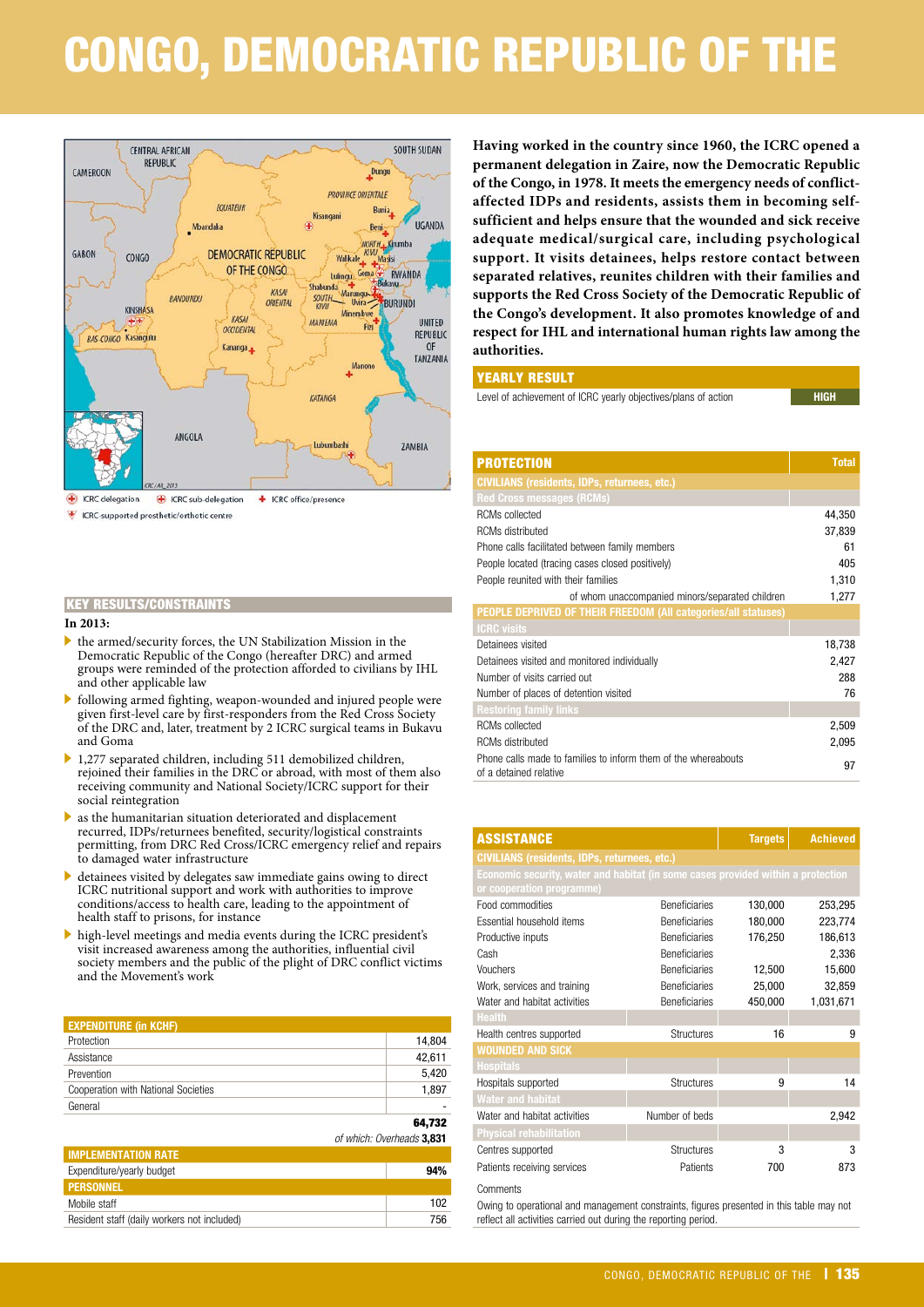# **CONTEXT**

Armed conflict continued unabated in the eastern Democratic Republic of the Congo (hereafter DRC). Fighting between the army – supported by the UN Stabilization Mission in the DRC (MONUSCO) and its 'intervention brigade' – and armed groups, as well as among armed groups in North Kivu (e.g. in Beni, Masisi, Rutshuru and Walikale regions) and South Kivu (e.g. Kalehe, Ruzizi, Shabunda, Uvira/Itombwe and Walungu regions), occurred alongside reprisals and intercommunal tensions, leading to numerous casualties, destruction of property, and displacement, often in remote areas. In November, the M23 was defeated militarily. Explosive remnants of war (ERW) in Rutshuru endangered local communities.

In northern Katanga, particularly in the Manono-Mitwaba-Pweto region, the situation deteriorated further: increased confrontations between the army and armed groups resulted in displacement and the destruction of livelihoods. In Province Orientale, while armed attacks by the Lord's Resistance Army (LRA) continued to decrease, hostilities between the army and an armed group in southern Ituri territory uprooted tens of thousands of civilians. Refugees fleeing armed conflict in the Central African Republic (hereafter CAR) arrived in the province, as they did in the province of Equateur.

People throughout the country struggled with economic difficulties, dilapidated infrastructure and poor basic services, forcing some to migrate in search for work, reportedly illegally, from Kasaï Occidental to Lunda Norte, Angola.

# ICRC ACTION AND RESULTS

The ICRC made adjustments constantly, during 2013, as the situation in eastern DRC remained in flux.

The ICRC adapted to the security and logistical constraints and maintained a multidisciplinary and flexible approach, to protect and assist conflict-affected people, including in remote areas. It launched a budget extension appeal in May and stepped up its emergency response to meet the most pressing needs, including in Katanga province, where it opened an office in Manono.

It prioritized promotion of respect for civilians and the wounded and sick, and secured access to conflict-affected people through sustained confidential dialogue with military/security forces and armed groups at all levels, during which it also discussed documented instances of abuse reported to its delegates. Contacts with political/traditional leaders, influential civil society members and the media drew attention to humanitarian principles/concerns and garnered wider support for neutral, impartial and independent Movement action.

In the hardest-hit areas in North and South Kivu, teams from the Red Cross Society of the DRC, with ICRC support, administered first aid, evacuated the injured and managed human remains. Emergency ICRC supplies helped medical facilities provide the necessary care for patients. Two ICRC surgical teams, active since 2012, helped to treat the weapon-wounded in two hospitals in Bukavu and Goma and to build local war-surgery capacity.

Health authorities and the ICRC also supported the provision of adequate health care for conflict-affected people in these provinces. Regular assistance to selected health care facilities, including drugs/medical supplies, expertise, staff training and upgrades to infrastructure, helped boost the quality of services. Sustained

support for community counselling centres enabled victims of sexual violence to cope with their situation and obtain timely medical treatment in nearby health facilities. People suffering from conflict-related trauma in these provinces and in Province Orientale also benefited from psychological support.

Security and logistical constraints permitting, the National Society/ ICRC, in coordination with the authorities, responded to the urgent and growing needs of conflict-affected people. New IDPs/ returnees sustained themselves with emergency relief and had access to safe drinking water after repairs to infrastructure damaged by fighting. Although, owing to hostilities, fewer livelihoodsupport activities than planned were carried out in North and South Kivu, IDPs/returnees in stabilized areas in these provinces and in Province Orientale became self-sufficient to a degree by jump-starting or resuming agricultural and fish-farming activities.

Uprooted family members, particularly unaccompanied minors and demobilized children, restored/maintained contact using Movement family-links services. They were reunited within the DRC or abroad, when appropriate. While insecurity impeded follow-up in some areas, community-based initiatives in North and South Kivu, run with local associations and National Society teams, facilitated children's social reintegration and aimed to prevent further child recruitment.

Delegates visited detainees, including some held by armed groups, to monitor treatment and living conditions. Their recommendations to the penitentiary authorities contributed to the creation of a more secure food-supply chain in prisons and better access to health care for detainees. The ICRC also responded to nutritional emergencies in some detention facilities, providing supplementary food, including therapeutic food for severely malnourished detainees that helped them recover their health.

Meetings with ministry officials/parliamentarians fostered domestic IHL implementation and progress in ratifying weaponrelated treaties. However, a national IHL committee had yet to be established.

The National Society, a key partner in implementing activities, made use of ICRC financial/material support and training to bolster its capacity to provide relief and first aid, restore family links, and promote IHL. Regular meetings with Movement partners and humanitarian organizations helped coordinate activities.

# **CIVILIANS**

Conflict-affected people reported abuse allegedly committed against them by weapon bearers, including extrajudicial executions, sexual violence and child recruitment. Whenever feasible, confidential oral/written representations were made to parties to armed conflict concerning these reports and delegates' direct observations. With a view to preventing further abuse, weapon bearers were also reminded of the protection afforded by IHL to civilians, including those seeking or providing medical care.

# **IDPs/returnees meet urgent and increased needs**

Where permitted by security conditions and logistics, the National Society/ICRC stepped up emergency relief activities to meet the increased humanitarian needs of conflict-affected people in Katanga, North and South Kivu, and Province Orientale. New IDPs/returnees met their short-term needs generally with two-week food rations (252,630 people/50,075 households),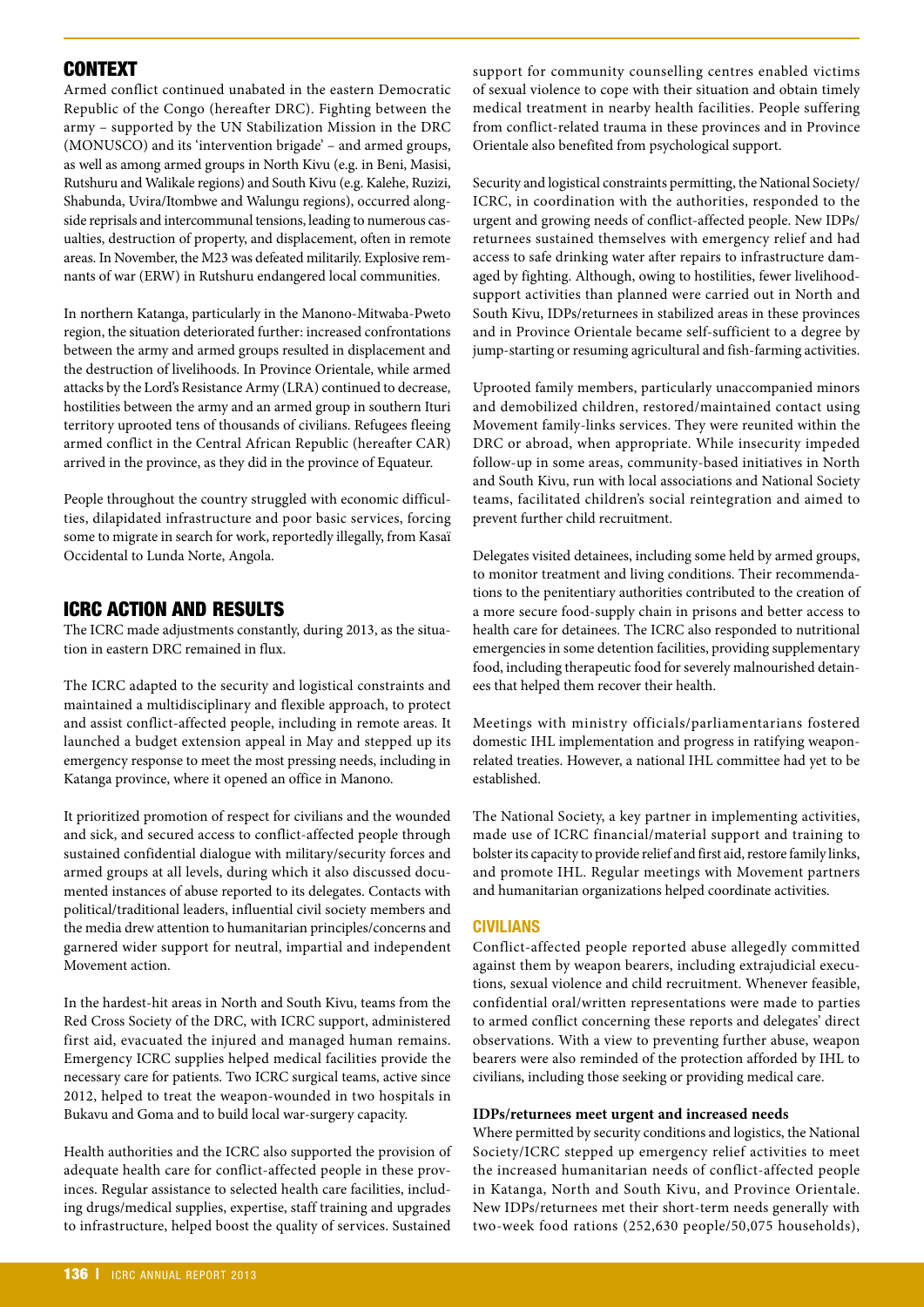(sometimes partial) essential household item kits (223,109 people/ 44,622 households), or with vouchers to buy such items at two fairs (15,600 people/3,120 households). Among them, some 18,700 households, including 465 in Kitchanga, North Kivu, whose houses were destroyed, built temporary shelters with tarpaulins.

Continued hostilities thwarted the implementation of all planned livelihood-support initiatives for conflict/violence-affected households in North and South Kivu. Nonetheless, 37,365 IDP/returnee/ resident households (186,462 people) in stabilized areas, including in Province Orientale, became more self-sufficient, resuming or stepping up their agricultural, fish-farming and veterinary activities, aided mainly by ICRC supplies/equipment and training. For example, some 4,200 farming households grew diseaseresistant cassava and distributed the cuttings or provided seed to 7,835 other households, thus varying their diet and at least doubling their productivity. In North and South Kivu, 438 fishing households (2,186 people) jump-started/resumed fish-farming activities or rehabilitated their fish ponds with material and technical support, and re-distributed fingerlings to 237 other households for re-breeding. As well as providing an additional protein source for their communities, fish farmers increased their household income by up to 20%. In Minembwe, livestock association members (50 households/250 individuals) bred healthier animals after acquiring veterinary skills at training sessions. Accessibility and quality of services were improved by the construction of 11 new vaccination halls/offices.

In addition, 2,336 people (468 households) covered some of their financial needs by participating in cash-for-work projects, such as preparing farming plots closer to home in Ngilima.

The involvement of 114 local associations, State agencies and cooperatives, the daily follow-up and training of 654 heads-of-household by local workers, and monitoring by trained National Society teams contributed to the success and sustainability of these activities.

#### **Communities regain access to clean water**

Over 1 million people had access to safe drinking water as a result of coordinated action by local water authorities, communities, the DRC Red Cross and the ICRC.

They included over 300,000 IDPs/residents who regained access to safe drinking water after the chlorination of water points and emergency repairs to infrastructure damaged by fighting. About 69,000 of them were in Kitchanga, with some also rebuilding their homes with ICRC support.

In North and South Kivu, 460,000 urban residents, and 270,000 villagers in 18 locations had access to water in greater quantities and of better quality after the construction/rehabilitation of water infrastructure. This included major rehabilitation work in Goma, benefiting 450,000 people, and projects in rural areas benefiting some 90,000 people, in addition to what was initially planned. Equipment installed by National Society volunteers with ICRC support benefited some 10,000 of them. Trained water committees managed and maintained the facilities, sustaining the improvements made.

# **Thousands of victims of sexual violence cope with their situation**

Though insecurity sometimes impeded monitoring, 4,544 victims of sexual violence received psychological support at 40 ICRCsupported counselling centres, including nine newly constructed/ renovated ones, in North and South Kivu. Some 2,205 were referred to nearby ICRC-supported health facilities for treatment. During awareness-raising campaigns partly aimed at preventing stigmatization linked to sexual assault, women learnt about the centres and the importance of beginning post-exposure prophylactic treatment within 72 hours of being raped. Some women said when interviewed that such support helped them regain their self-worth and resume normal family life. As recommended by a 2013 review, the ICRC began to develop guidelines aimed at enhancing the management of activities related to counselling.

Another 2,077 people suffering from trauma linked to the conflict in North and South Kivu and to LRA-related attacks in five areas in Bas and Haut Uélé in Province Orientale also received psychological support from trained community counsellors. Over 2,000 people in Province Orientale learnt, at information sessions, about the difficulties faced by those suffering from trauma-related mental health disorders and ways to cope with these.

# **Over 1,100 health staff upgrade their skills**

Nine health centres serving some 83,000 people regularly benefited from drugs/medical supplies, staff training, monitoring of care, and infrastructure upgrades. At these facilities: destitute patients had their treatment costs covered; 2,768 patients were referred to secondary care; some 19,800 vaccinations were performed out of a total of over 82,400, of which 96% were for children, as part of ICRC-supported national immunization campaigns; and women received mosquito nets after learning about malaria prevention at antenatal-health consultations.

While circumstances did not allow support to more centres, around 1,120 health personnel bolstered their skills in identifying/treating diseases at training courses organized with health authorities.

# **Unaccompanied children rejoin their families, some after years of separation**

Family members dispersed by conflict/violence, particularly unaccompanied minors, including CAR refugees and economic migrants deported from Angola, restored/maintained contact through family-links services run with trained National Society teams. Some 1,277 separated children, including 511 formerly associated with weapon bearers, rejoined their families in the DRC or abroad. In the DRC, they arrived home with food/essential household items; 416 demobilized children also undertook occupational activities, facilitating their social reintegration. After their reunification, 742 families received follow-up visits, repeated as necessary, to monitor the child's welfare.

While insecurity impeded follow-up in some areas, in 11 locations throughout North and South Kivu, including two new ones, community-based initiatives facilitated children's reintegration into family life and helped prevent further child recruitment. During educational/training activities run by nine associations and at National Society/ICRC information sessions and culturally adapted events, including in nine transit/day-care centres, children interacted with fellow community members and, along with community leaders, learnt about the risks they faced when they returned home. Children in four centres received furniture, blankets and mattresses, while 290 children in such centres saw their living conditions eased by the rehabilitation of latrines/ showers. Children in centres or hosted by 30 families covered their basic needs with ICRC-provided supplementary food and household/hygiene items.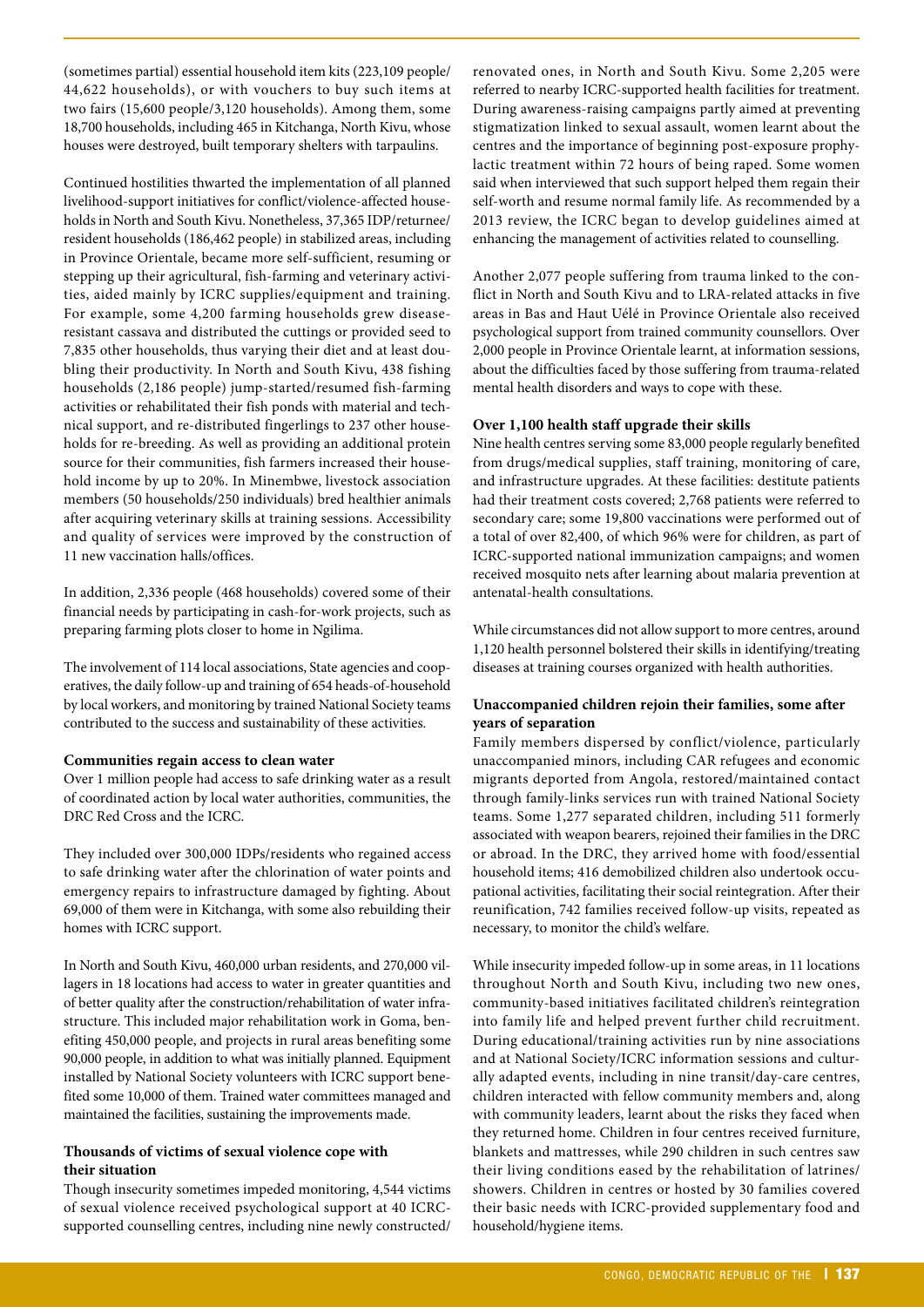In ERW-contaminated Rutshuru, residents/returnees, particularly children, reduced their exposure to risk after attending riskeducation sessions. Radio advertisements, regularly broadcast on community stations, supported these activities.

# **PEOPLE DEPRIVED OF THEIR FREEDOM**

Over 18,000 detainees, including people awaiting transfer from the MONUSCO-run disarmament, demobilization, repatriation, resettlement and reintegration process and some held by armed groups, received ICRC visits to monitor treatment and living conditions, in most cases conducted according to the organization's standard procedures. Some 2,400 security detainees and vulnerable inmates, such as women, children and foreigners, were monitored individually/received special attention. After the visits, the relevant authorities received confidential feedback and recommendations for improvements, including in connection with treatment or *nonrefoulement*. Dialogue arising from reports of arrest also focused on securing access to all detainees within the ICRC's purview.

The judicial authorities acted on individual cases brought up by the ICRC, which contributed to the release of 71 inmates, including those whose pre-trial detention had exceeded the legal limit.

Detainees communicated with relatives through RCMs.

#### **Severely malnourished detainees recover their health**

In 19 prisons, work with health authorities on detainees' diet and health monitoring enabled a timely response to emergencies. Monthly, some 2,950 detainees boosted their nutritional intake with daily food rations, and 1,233 malnourished/severely malnourished detainees received ready-to-use therapeutic food or supplementary rations. These efforts contributed to improving nutrition management and to holding the global acute malnutrition level below the emergency threshold of 30% in most facilities. Around 500 detainees grew fresh vegetables in two prison gardens with ICRC-supplied seed, tools and fertilizer, with 300 of them consuming their production and thus improving their diet. Newly released, individually followed-up inmates returned home with food and financial assistance.

To secure the penitentiary food-supply chain, the Justice Ministry obtained the release of four consecutive food budgets and promoted the proper allocation of funds in prisons under its authority. The ICRC suspended food distributions in some prisons and concentrated on providing technical guidance for strengthening the functioning of the penitentiary system.

### **Health Ministry appoints health staff to prisons**

Detainees had access to adequate care in 18 prison health clinics that benefited from ICRC medical supplies and training in prison health procedures for staff. On arrival, inmates systematically underwent medical screening. Transfer/treatment costs were covered for those requiring urgent care. With ICRC encouragement, the Health Ministry appointed health personnel to several prisons.

Over 17,000 detainees improved their personal hygiene with soap/ cleaning items, while some 12,800 inmates in 13 prisons, including 1,250 in Bunia who also had water trucked in from March, saw improvements in their access to clean water and/or were less exposed to health hazards after the rehabilitation of water/ sanitation infrastructure, including in health posts. Sleeping space for 2,200 of them, including some 1,000 women, also increased after the renovation/construction of dormitories. Trained prison staff maintained the rehabilitated facilities.

Dialogue with the authorities helped ensure detainees' access to national HIV/AIDS, TB and malaria prevention programmes. A plan to incorporate prison clinics in the local health services was drafted and approved by the Justice and Health Ministries; however, it was not yet implemented.

#### **WOUNDED AND SICK**

As fighting intensified, weapon bearers were reminded of their obligation to allow the wounded safe access to care, in line with the goals of the Health Care in Danger project. The increase in weapon-wounded casualties made it even more necessary to support first-aid services and medical facilities.

#### **Wounded people stabilized and evacuated**

Over 230 injured and sick people received first-aid and were evacuated – including from remote areas – by trained National Society teams, who also dealt with human remains. Weapon bearers learnt first-aid skills at National Society-run courses, enabling them to administer first aid to their peers during clashes.

| PEOPLE DEPRIVED OF THEIR FREEDOM                                                      |                | <b>DRC AUTHORITIES</b> | <b>ARMED GROUPS</b> | <b>MONUSCO</b> |
|---------------------------------------------------------------------------------------|----------------|------------------------|---------------------|----------------|
| <b>ICRC visits</b>                                                                    |                |                        |                     |                |
| Detainees visited                                                                     |                | 18,460                 | 63                  | 215            |
|                                                                                       | of whom women  | 1,059                  |                     |                |
|                                                                                       | of whom minors | 634                    | 3                   | 13             |
| Detainees visited and monitored individually                                          |                | 2,149                  | 63                  | 215            |
|                                                                                       | of whom women  | 24                     |                     | $\mathbf{1}$   |
|                                                                                       | of whom minors | 142                    | 3                   | 13             |
| Detainees newly registered                                                            |                | 1,427                  | 31                  | 206            |
|                                                                                       | of whom women  | 16                     |                     |                |
|                                                                                       | of whom minors | 142                    | 3                   | 10             |
| Number of visits carried out                                                          |                | 276                    | 6                   | 6              |
| Number of places of detention visited                                                 |                | 71                     | 3                   | $\overline{2}$ |
| <b>Restoring family links</b>                                                         |                |                        |                     |                |
| <b>RCMs</b> collected                                                                 |                | 2,509                  |                     |                |
| <b>RCMs distributed</b>                                                               |                | 2,095                  |                     |                |
| Phone calls made to families to inform them of the whereabouts of a detained relative |                | 97                     |                     |                |
| Detainees released and transferred/repatriated by/via the ICRC                        |                | 3                      |                     |                |
| People to whom a detention attestation was issued                                     |                | 101                    |                     |                |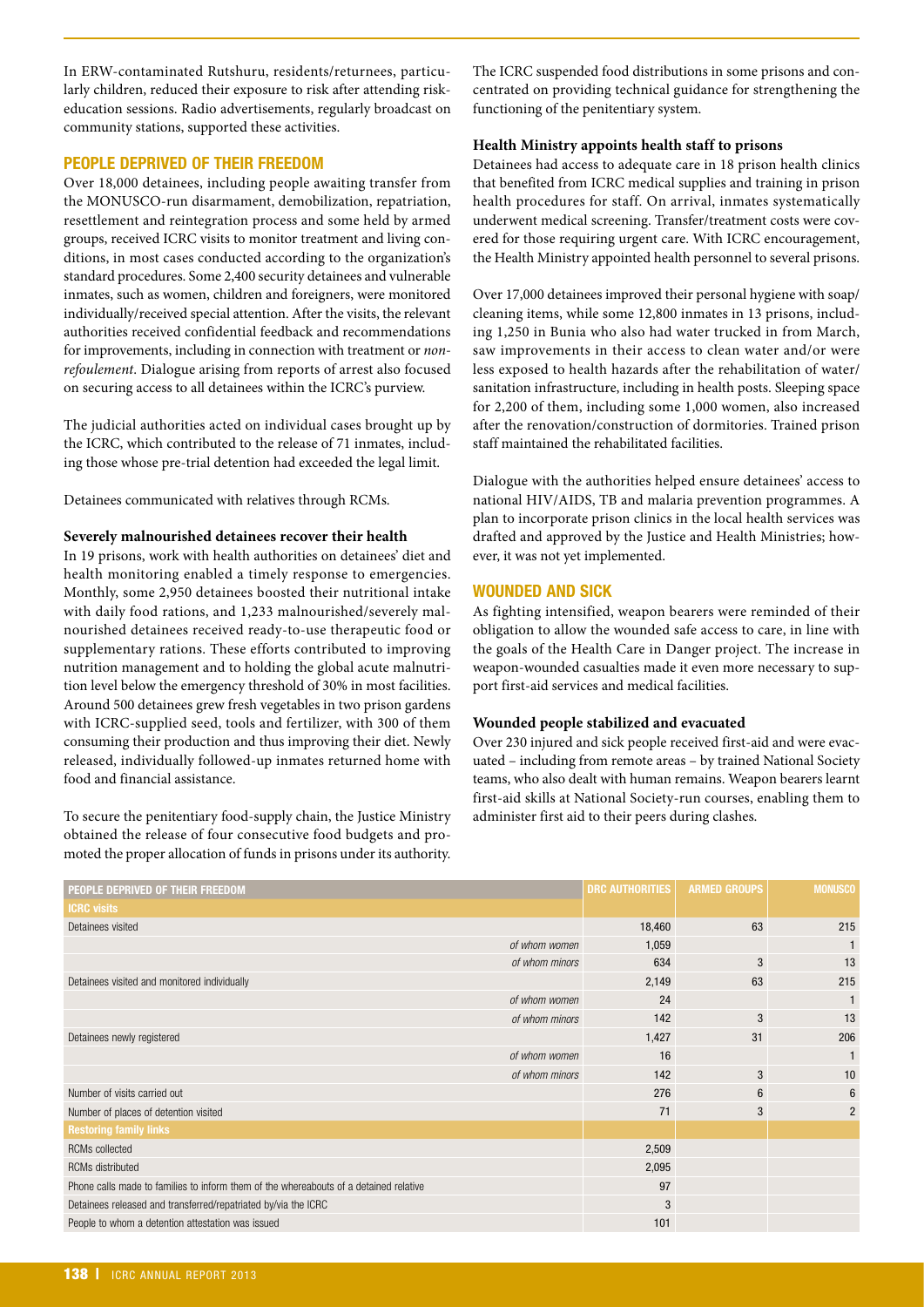# **Hospitals in Bukavu and Goma benefit from on-site support and capacity-building measures**

In North and South Kivu, 1,840 weapon-wounded civilians and weapon bearers received medical/surgical care at 14 ICRCsupported hospitals, some of which regularly benefited from drugs, supplies/equipment and training for staff. Nearly 500 patients had their treatment costs covered, and 419 were operated on by two ICRC surgical teams, active since late 2012, in two hospitals in Bukavu and Goma. Forty doctors/surgeons from across North and South Kivu participated in a war-surgery seminar, as part of long-term support to help both hospitals cope with emergencies and improve care for the weapon-wounded. A second seminar was postponed, as its programme had to be updated.

In these hospitals (2,942 beds) and in 18 other health care facilities (including two physical rehabilitation centres), patients and staff alike benefited from improvements resulting from the rehabilitation of water/sanitation infrastructure. Trucked-in water and/or food rations provided amelioration for some staff, often working day and night, and patients.

Over 870 conflict-disabled people in three ICRC-supported physical rehabilitation centres in Bukavu, Goma and – until the withdrawal of support at year's end, as the sustainability of activities could not be guaranteed – Kinshasa had their treatment, transportation and/or accommodation costs covered. Given technical support, tools, equipment and prosthetic/orthotic materials, the centres provided services to help disabled people restore their mobility and dignity. Selected technicians/physiotherapists at the centres upgraded their qualifications by taking courses in the DRC or abroad.

# **AUTHORITIES, ARMED FORCES AND OTHER BEARERS OF WEAPONS, AND CIVIL SOCIETY**

# **Some 7,500 weapon bearers learn more about IHL**

With the hostilities ongoing, it was particularly important to sustain contact at all levels with parties to the conflict, including the armed/security forces, MONUSCO and armed groups, who were reminded of their obligations under IHL (see above); such contact also aimed to secure safe access for National Society/ICRC staff to conflict-affected people.

Briefings, sometimes combined with first-aid training (see *Wounded and sick*), for some 7,500 members of the armed/security/police forces, including the presidential guard, and armed groups, encouraged compliance with humanitarian principles and reinforced understanding of the Movement. MONUSCO 'intervention brigade' units attended IHL dissemination sessions.

IHL-promotion activities organized by the National Society/ICRC included briefings/round-tables for government officials, diplomats, NGO representatives and academics from various provinces; 100 senior officials/parliamentarians and over 1,500 students/ lecturers took part. Student teams from universities in Bukavu and Kinshasa won ICRC-supported IHL competitions in Tunisia and Rwanda, respectively.

# **Community radio stations raise public awareness of humanitarian issues**

National/international media coverage of the Movement's work, which intensified during the ICRC president's visit, engaged the wider public's interest in humanitarian concerns, including in relation to sexual violence and ERW (see *Civilians*), and in neutral, impartial and independent Movement action. Using ICRC press releases, interviews, and audiovisual materials, as well as the information they themselves had gathered during field trips, journalists drew attention to the plight of conflict victims and National Society/ICRC activities, including through radio advertisements broadcast in local languages and a TV programme highlighting issues related to the emblem. Owing to internal constraints, a National Society campaign to promote respect for the emblem, as part of the Health Care in Danger project, did not push through. Twenty journalists in Maniema refined their ability to report on humanitarian affairs at a workshop.

# **The DRC signs the Arms Trade Treaty**

Meetings with the authorities emphasized issues related to resolutions adopted at the 31st International Conference. They also contributed to the incorporation of IHL/other relevant treaties in domestic legislation – particularly the adoption of a bill to ratify the Convention on Cluster Munitions – the signing of the Arms Trade Treaty and the promulgation of a law ratifying the Convention on the Rights of Persons with Disabilities. Other meetings, including with senior ministry officials/parliamentarians and a workshop on the emblem, gave encouragement for creating a national IHL committee and adopting a law on the emblem.

# **Armed forces incorporate detention guidelines in manual**

With the authorities' agreement, key stakeholders in security sector reform, including the European Union, MONUSCO and various embassies, and the ICRC coordinated their approach. Working groups focused on the incorporation of IHL in military doctrine and training; regular meetings between the Defence Ministry and the ICRC supported the process. As a result, the armed forces included IHL principles concerning military detention in their civil-military operations manual, and updated their IHL curriculum for officers-in-training. At workshops, these officers practised applying basic IHL provisions in military planning and operations.

Similarly, 231 officers at police academies underwent training in applying human rights norms regulating the use of force in policing operations.

# **RED CROSS AND RED CRESCENT MOVEMENT**

While partnering the ICRC during relief, family-links, first-aid and IHL promotion activities (see above), the DRC Red Cross boosted its managerial and operational capacities with ICRC funding, equipment/materials, expertise and training. It implemented its own assistance activities (e.g. in water/sanitation and economic security) for conflict/violence-affected people. It organized a national workshop and later, provincial meetings, during which disaster-management officers and training focal points reviewed/ updated their contingency plans, first-aid programme and training curricula.

The National Society reorganized itself, adopting revised/new statutes, internal regulations and a code of conduct for its governance. It elected its governing members for the next five years and held branch elections.

Movement partners met regularly to coordinate their activities.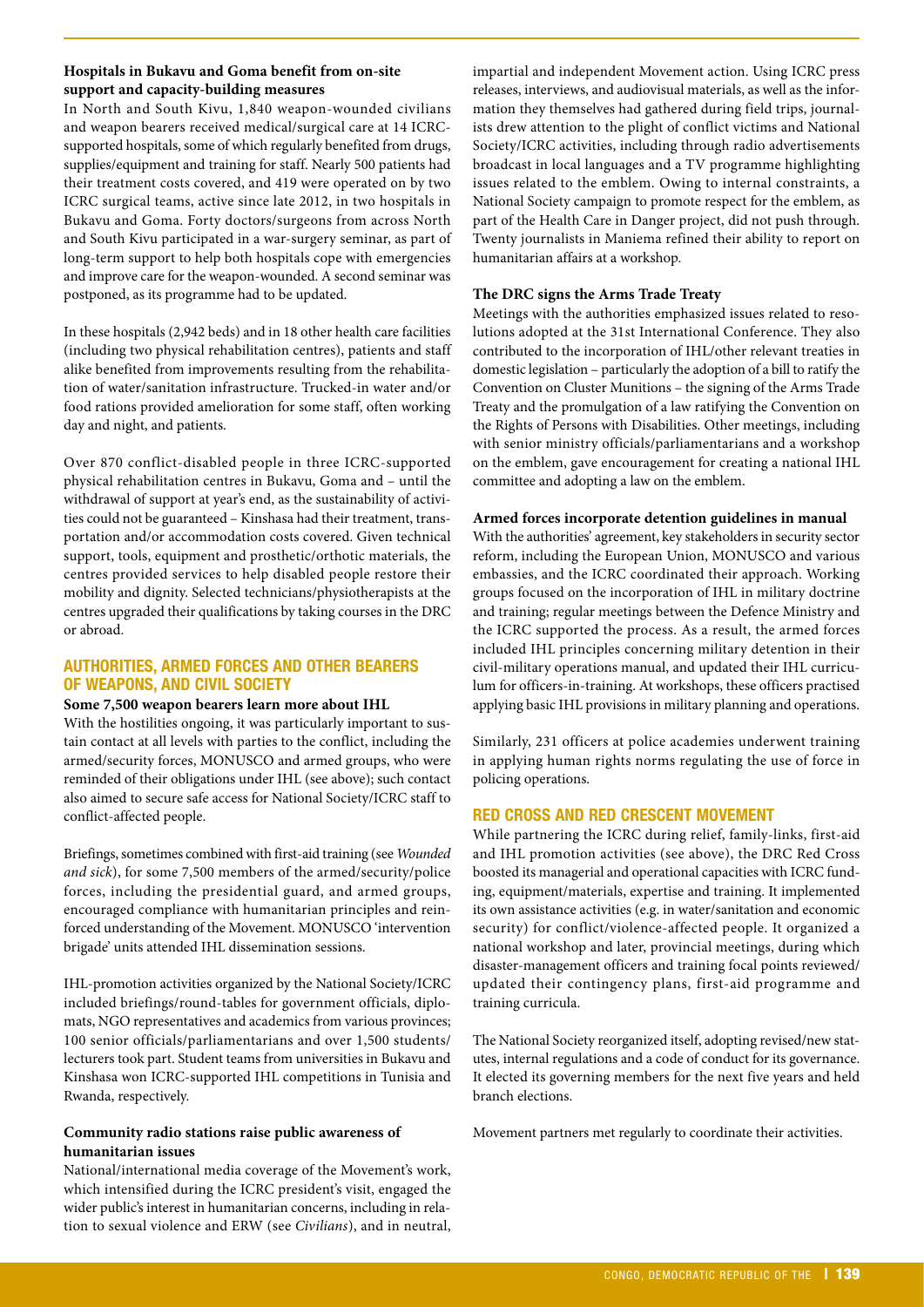| <b>MAIN FIGURES AND INDICATORS: PROTECTION</b>                                                   | <b>Total</b>    |              |                                |
|--------------------------------------------------------------------------------------------------|-----------------|--------------|--------------------------------|
| <b>CIVILIANS (residents, IDPs, returnees, etc.)</b>                                              |                 |              |                                |
| <b>Red Cross messages (RCMs)</b>                                                                 |                 | UAMs/SCs*    |                                |
| <b>RCMs</b> collected                                                                            | 44,350          | 2,521        |                                |
| <b>RCMs</b> distributed                                                                          | 37,839          | 1,999        |                                |
| Phone calls facilitated between family members                                                   | 61              |              |                                |
| Names published in the media                                                                     | 119             |              |                                |
| <b>Reunifications, transfers and repatriations</b>                                               |                 |              |                                |
| People reunited with their families                                                              | 1,310           |              |                                |
| including people registered by another delegation                                                | 48              |              |                                |
| People transferred/repatriated                                                                   | 22              |              |                                |
| Tracing requests, including cases of missing persons                                             |                 | <b>Women</b> | <b>Minors</b>                  |
| People for whom a tracing request was newly registered                                           | 641             | 66           | 427                            |
| People located (tracing cases closed positively)                                                 | 405             |              |                                |
| including people for whom tracing requests were registered by another delegation                 | 78              |              |                                |
| Tracing cases still being handled at the end of the reporting period (people)                    | 710             | 69           | 483                            |
| UAMs/SCs*, including unaccompanied demobilized child soldiers                                    |                 | Girls        | <b>Demobilized</b><br>children |
| UAMs/SCs newly registered by the ICRC/National Society                                           | 1,550           | 500          | 526                            |
| UAMs/SCs reunited with their families by the ICRC/National Society                               | 1,277           | 379          | 511                            |
| including UAMs/SCs registered by another delegation                                              | 45              |              |                                |
| UAM/SC cases still being handled by the ICRC/National Society at the end of the reporting period | 770             | 287          | 152                            |
| <b>Documents</b>                                                                                 |                 |              |                                |
| Official documents relayed between family members across border/front lines                      | $6\phantom{1}6$ |              |                                |
| PEOPLE DEPRIVED OF THEIR FREEDOM (All categories/all statuses)                                   |                 |              |                                |
| <b>ICRC</b> visits                                                                               |                 | <b>Women</b> | <b>Minors</b>                  |
| Detainees visited                                                                                | 18,738          | 1,060        | 650                            |
| Detainees visited and monitored individually                                                     | 2,427           | 25           | 158                            |
| Detainees newly registered                                                                       | 1,664           | 17           | 155                            |
| Number of visits carried out                                                                     | 288             |              |                                |
| Number of places of detention visited                                                            | 76              |              |                                |
| <b>Restoring family links</b>                                                                    |                 |              |                                |
| <b>RCMs</b> collected                                                                            | 2,509           |              |                                |
| <b>RCMs distributed</b>                                                                          | 2,095           |              |                                |
| Phone calls made to families to inform them of the whereabouts of a detained relative            | 97              |              |                                |
| Detainees released and transferred/repatriated by/via the ICRC                                   | 3               |              |                                |
| People to whom a detention attestation was issued                                                | 101             |              |                                |

**\*** Unaccompanied minors/separated children